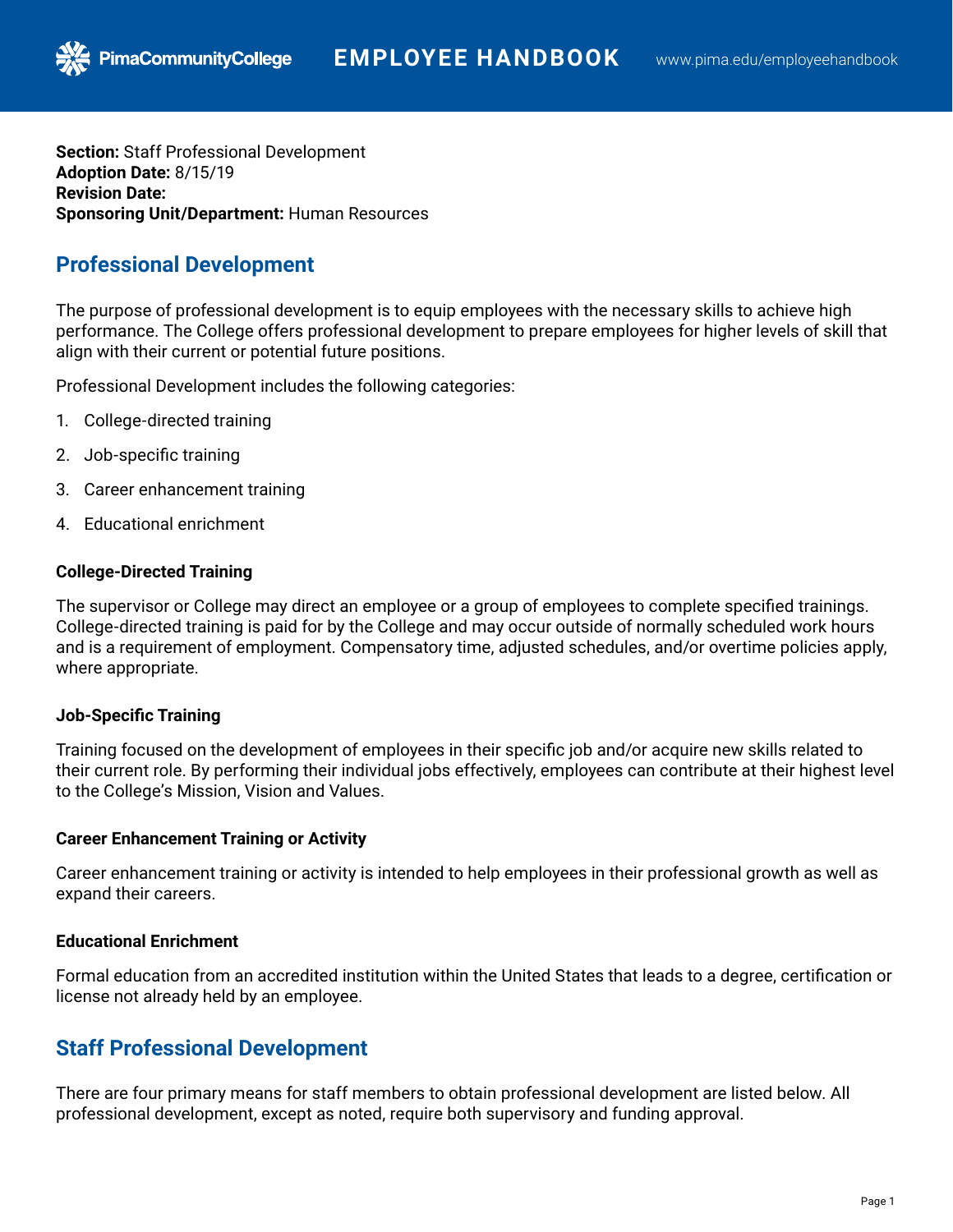- 1. Institutional Resources including workshops, Organizational Effectiveness & Development (OED) opportunities, webinars, and the College's contracted providers including MyCareerCenter. These trainings require only supervisory approval.
- 2. Conference/training attendance

**PimaCommunityCollege** 

- 3. Educational Enrichment
- 4. Paid Educational Leave

## **Eligibility and Application for Professional Development and Educational Enrichment**

## **Eligibility**

To be eligible for Professional Development and/or Educational Enrichment opportunities,

- The employee must have completed their initial hire probation period.
- The employee must receive the supervisor's signature on an application as confirmation that current disciplinary action does not preclude professional development or Educational Enrichment activities.
- Eligible employees may receive up to \$2,500 in professional enrichment funds.

### **Application**

The application for staff professional development and educational enrichment activities is found on the College Intranet under **College Forms/Human Resources/Request for Professional Development Funds.**

#### **Limitations on professional development fund use**

- The College shall designate funds annually towards the professional development of staff. Separate funds shall be designated for non-exempt and exempt employees.
- Funding approval does not constitute administrative approval for employee travel or professional development.
- Professional Development funds may be used for travel and other expenses related to professional development.
- Educational Enrichment funds may be used for tuition, books, and fees leading to a degree, certification, or license not already held by the employee. Book purchases are deducted from the employee's available \$2,500 eligibility.
- An employee shall disclose the receipt of college professional development funds in any application for financial assistance from an additional source.
- An employee shall disclose the receipt of financial assistance from any additional source when applying for college professional development funds.
- Employees should consult with a tax professional regarding the treatment of educational expenses that are reimbursed through this program.
- All reimbursement requests for professional development and/or formal educational enrichment expenses must be during the fiscal year in which the activity occurred.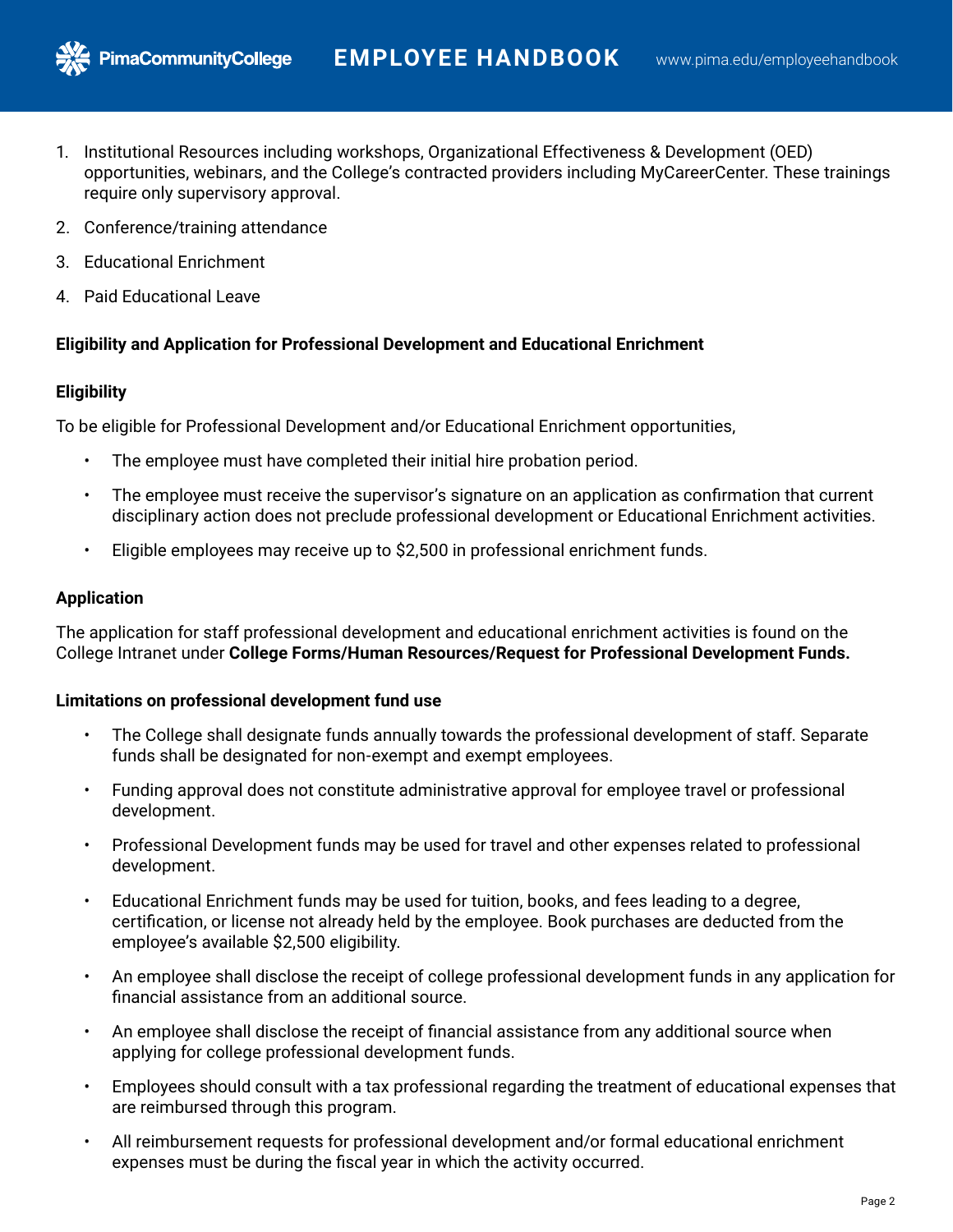

**PimaCommunityCollege** 

- All non-travel award payments are made on a reimbursement basis only.
- Education reimbursements are limited to tuition, fees, and books, and do not include any costs associated with financing or payment plans.
- A minimum grade of "C" (or "P" in the case where the course/class was taken for Pass/Fail) is required for each class eligible for reimbursement.
- Software purchases for Professional Development activities are eligible for reimbursement through the Staff Professional Development fund and cannot be placed or used on a College computer, and may not be installed or maintained by College staff, including IT staff, as part of their regularly assigned work duties.
- Professional Development funds may not be used for:
	- ◊ Electronic devices and equipment including, but not limited to, computers, tablets, musical instruments, phones, or cell phones.
	- ◊ Items that are more appropriately purchased by the department.
	- ◊ Training, materials, or equipment that an employee is required to have to perform the job duties.

#### **Paid Educational Leave**

- Exempt employees as a group are allocated up to 12 months of paid educational leave per fiscal year. For example, in a single fiscal year, three employees could receive four months each of paid educational leave.
- The Paid Educational Leave program may provide up to six months of paid leave to focus on completing a degree or certificate program. If multiple requests for paid education leave are made, the total amount of paid educational leave during an employee's total career life-cycle at The College will not exceed 12 months per employee.
- Paid Educational Leave funds may be used to complete an Associates, Bachelor, Master or Doctoral Degree from an accredited institution or a certification recognized by the industry or a professional organization.
- Since the intent of paid educational leave is to provide time away to focus on education, the employee approved for this leave may not perform substantive work for the College during this time.
- Employees granted a paid educational leave will continue to receive compensation and all current benefits.
- To be eligible, an individual must have been a full time employee for a minimum of five (5) years
- An employee is ineligible for paid educational leave if they have already received paid leave for the degree sought.
- Applicant must demonstrate the relationship of the degree to their current employment, the mission of the College or future career goal with the College.
- Applicant must provide evidence that the stated degree program can be completed at an accredited institution during the allotted time of the leave.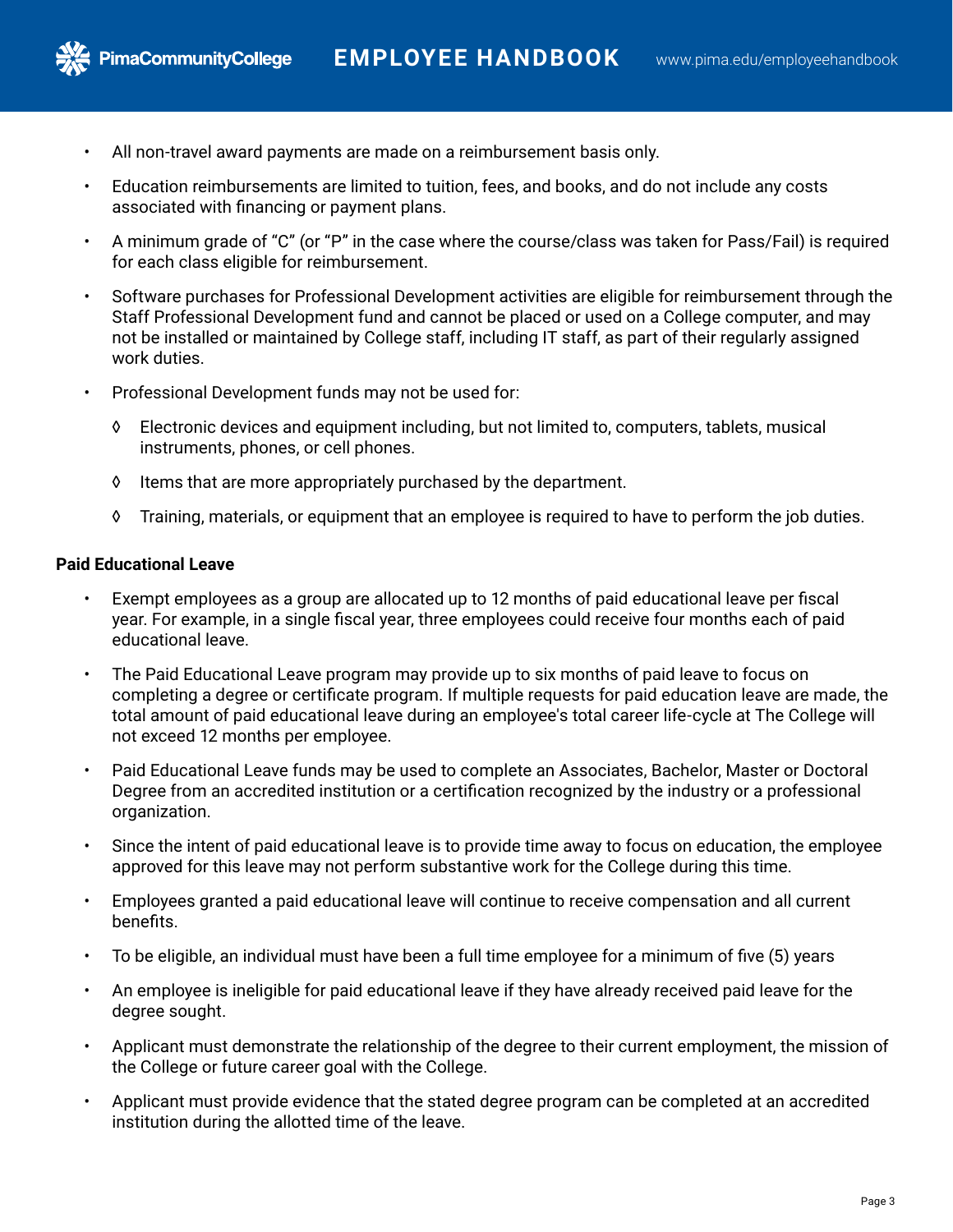

#### **Conditions tied to accepting Paid Educational Leave**

- 5. Within 30 days of the semester/term start date the employee must provide to OED, or the Human Resources designee, verification of enrollment.
- 6. Failure on the part of the recipient to complete his/her degree, make the agreed upon progress during the granted leave, or to return to work at the College for the required period after the granted and exercised leave will result in the following action:
	- ◊ HumanResources will conduct an investigation and, based on the findings, determine the appropriate action to be taken which may include:
	- ◊ recipient to repay the college the cost of salary and benefits provided during the leave period,
	- ◊ requirement to utilize an alternative form of leave during the leave period; or
	- ◊ other disciplinary actions indicated in the Employee Handbook.
	- In the event that a change in terms and conditions of employment occurs while the employee is on educational leave, the employee will be subject to the same terms and conditions as other employees.

#### **Application and Awarding Process for Paid Educational Leave**

- The Staff Professional Development Working Group will develop criteria for screening and selecting applicants for Paid Educational Leave.
- Application forms and instructions can be found on the College intranet.
- The Professional Development Work Group shall review the application for completeness and supporting documentation.
- In the event two or more applicants are deemed by the Work Group to be equal in qualifications but the time or funding provided by the College for the program is inadequate, the final determination may be based upon personal interviews by the Chief Human Resources Officer or designee.

#### **Educational Leave Return to Work Requirements**

The determination of any change in position shall be the responsibility of the appropriate Administrator working with the supervisor and the Human Resources Department and, in consultation with the employee prior to the Educational Leave, or as soon as a determination has been made.

The employee on paid educational leave is obligated to return to work in one of the following placements:

- His/her home position; or
- A position of equal grade and step with similar job requirements; or
- A position agreed upon prior to the beginning of the leave.

#### **Compensation and Return-to-Work Requirements**

• Employees granted a paid educational leave will continue to receive compensation and all current benefits.